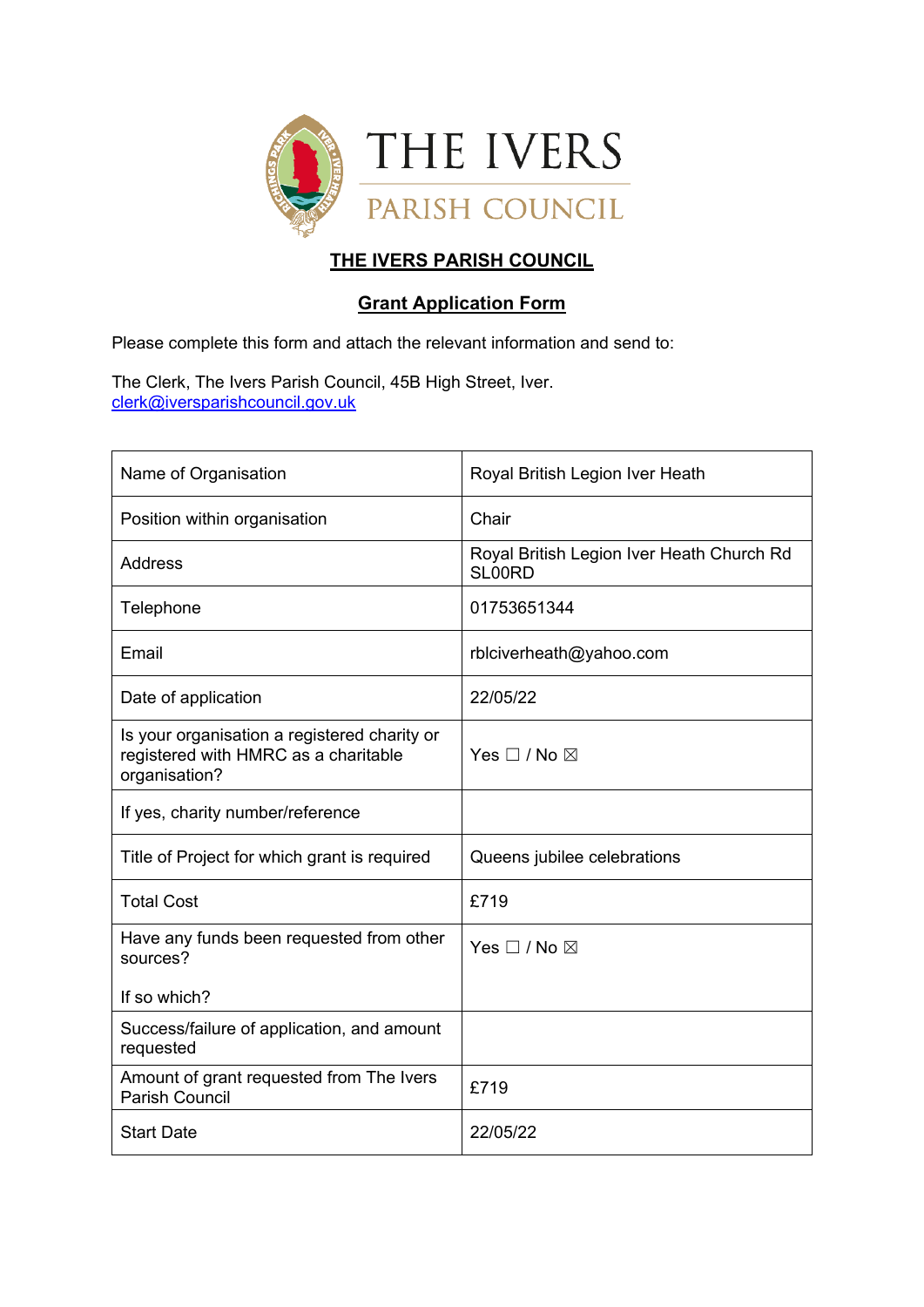Briefly describe the project / purpose for which you require a grant.

Queens platinum jubilee celebrations, cost of liability insurance, hire of PA system, Plastic glasses for the outside area to make the field safe from broken glass.

How will the project or activities benefit the residents of The Ivers? Please include estimates of the number of Iver residents that will receive a direct benefit from the project or activities.

This celebration will be open to everyone and free to enter event with live music and a Beacon that will be lit at 21.45 by a Queens representative, this will be part of the beacons that will be lit around the world at the same time.

Please provide a breakdown of the costs of your project.

Public liability £94 Hire of PA system £325 Supply plastic glasses £300

| I attach a copy of our annual accounts.                                                             | Yes $\square$ / No $\square$ |
|-----------------------------------------------------------------------------------------------------|------------------------------|
| This organisation has a constitution/set of aims<br>and objectives which can be viewed if required. | Yes $\boxtimes$ / No $\Box$  |

If membership of your organisation is restricted, please provide details.

This day will be open to everyone on the day